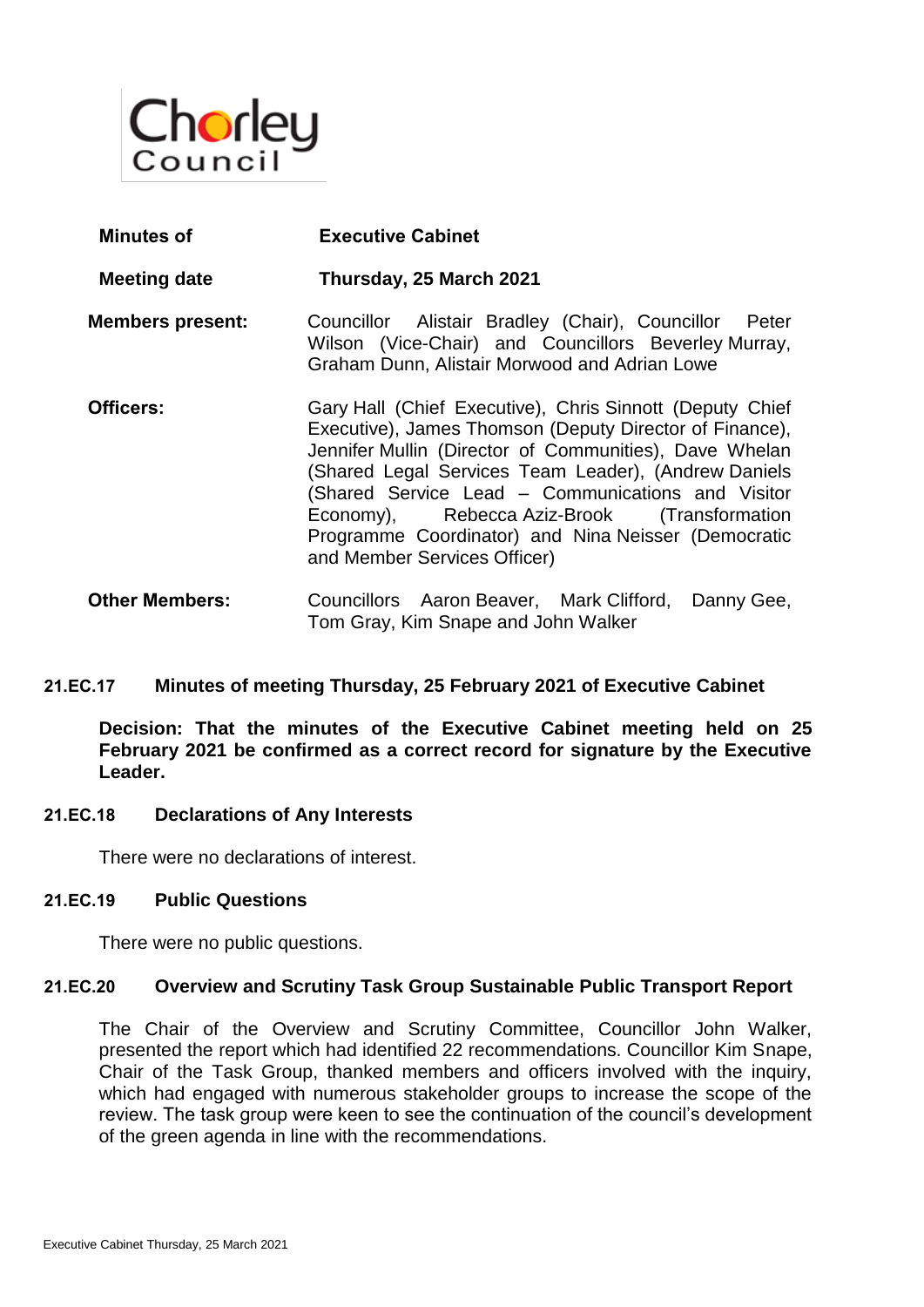**Decision: That the report of the Overview and Scrutiny Task Group be noted and accepted for consideration, with the Executive Cabinet's recommended response to the recommendations being reported to a future meeting.**

### **21.EC.21 Chorley Council Transformation Strategy**

Councillor Peter Wilson, Executive Member (Resources), presented the report of the Deputy Chief Executive which outlined the Transformation Strategy 2021 – 2024.

The refresh of the 2016 Transformation Strategy realigns the strategy and programme with the current context and future priorities. The purpose of the Transformation Strategy is to be the framework through which overarching change programmes for the Council will be effectively co-ordinated and managed.

The key themes of this strategy are around how the Council is reshaping the workforce, workplace and ways of working to achieve sustainability, making the best use of technology to deliver efficiency and inform service delivery with the aim of being in the best position to take advantage of commercial investments and income generation opportunities to support the financial base.

### **Decision:**

### **To approve the refreshed Transformation Strategy 2021 – 2024.**

### **Reasons for recommendation(s):**

To approve the refreshed Transformation Strategy 2021 – 2024.

### **Alternative options considered and rejected:**

To continue using the Transformation Strategy 2016. While many of the themes of the 2016 strategy remain, the context around these themes has changed, and without this refresh the strategy would fail to realign the priorities and programme of work with the current context.

## **21.EC.22 Exclusion of the Public and Press**

**Decision: To exclude the press and public for the following items of business on the grounds that it involves the likely disclosure of exempt information as defined in Paragraphs 1 and 3 of Part 1 of Schedule 12A to the Local Government Act 1972.**

# **21.EC.23 Shared Services: Events Team Review**

Councillor Peter Wilson, Executive Member (Resources), presented the confidential report of the Deputy Chief Executive which outlines the proposals to create a shared events team from 1 April 2021.

Members supported the proposed in the report.

# **Decision:**

- **1. To approve the proposed structure for the events team outlined in the report.**
- **2. To approve the action plan included in Appendix 1.**